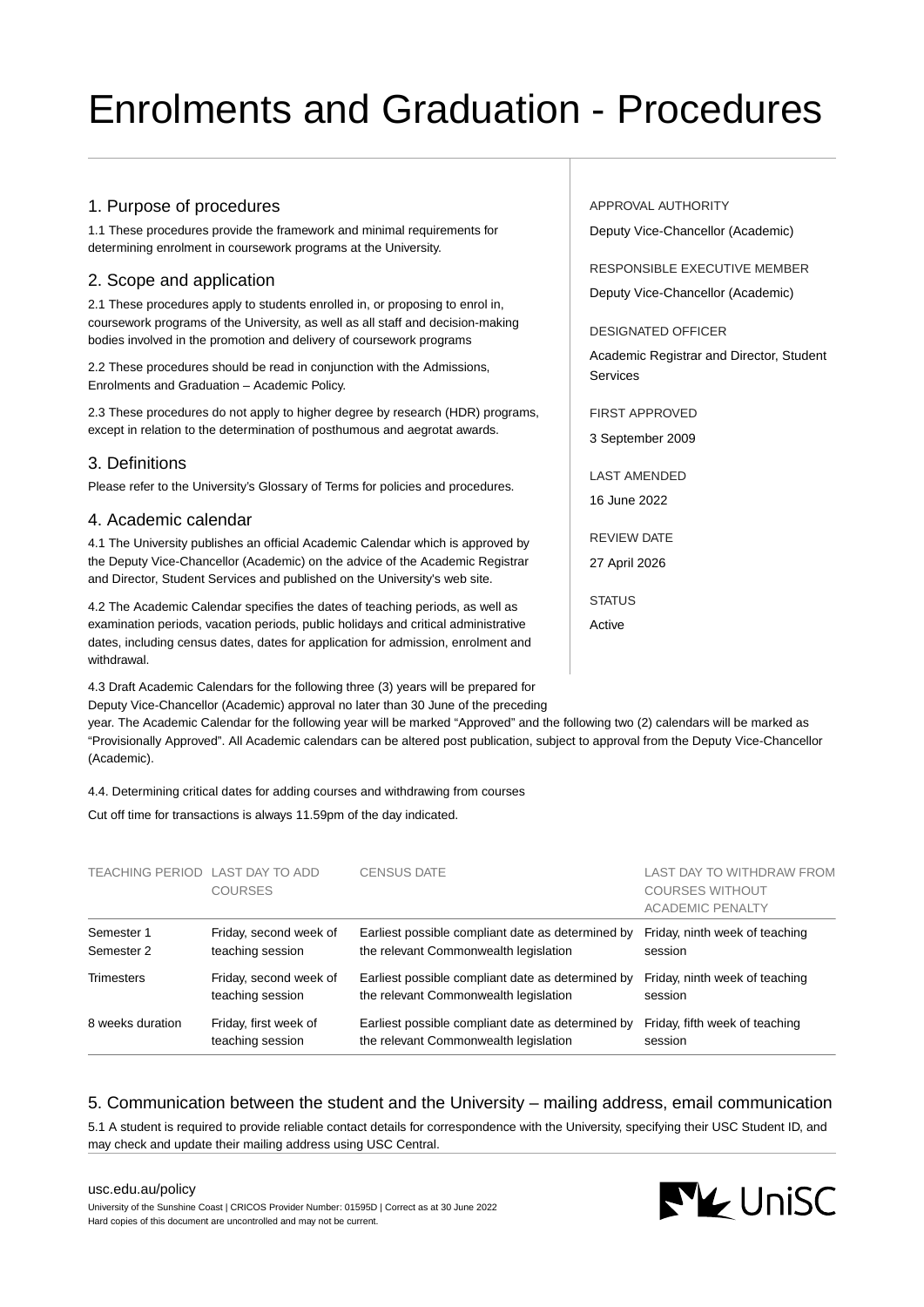5.2 The University uses email to communicate officially to students. The University issues students with a University email address. Students are responsible for checking their University email address regularly. A notice emailed by the University to a student's University email address shall be deemed to have been received by the student.

5.3 A student is also required to provide a reliable mailing address for correspondence with the University. Students are responsible for ensuring that the mailing address held in the University's Student System is the correct and current mailing address for them.

#### 6. Enrolment in courses

6.1 Students are required to enrol by the due date as specified in the University Academic Calendar as the due date for enrolment for the teaching period.

6.1.1 Students who enrol after the due date may be charged a late enrolment fee.

6.1.2 The University reserves the right to refuse an enrolment request after the due date.

6.2 A student must enrol in each course they intend to undertake in the teaching period. The set of courses in which the student is enrolled must conform to the requirements of the program to which the student has been admitted.

6.3 A student is not permitted to attend classes, access teaching materials or engage in the teaching activities of the course unless enrolled in that course.

6.4 It is the student's responsibility to ensure that they are correctly enrolled in terms of their program. It is the student's responsibility to check that they are enrolled in each course that they are undertaking.

6.5 Where a course is offered at more than one location or by more than one mode of study (for example, external mode), the student must ensure that they are enrolled correctly. Students are able to check the courses in which they are enrolled, and also add and drop courses and select the appropriate course offering by means of USC Central.

6.6 A student's attempt to add a course shall be rejected where:

(a) the last date for adding courses for that teaching period has passed;

(b) the course is not a valid course in terms of the program structure;

(c) the student does not satisfy the requisite conditions for the course (see section 11); or

(d) the student is attempting to enrol in courses totaling more than 48 units in the study period.

6.7 When the student's attempt to add a course is rejected, permission to add the course may be granted in exceptional circumstances by the Academic Registrar and Director, Student Services in consultation with the Program Coordinator.

6.8 Approval for enrolment overload may be granted by the Academic Registrar and Director, Student Services (or nominee) for a student to undertake courses totalling more than 48 units in a Study Period in the following circumstances:

(a) the student may undertake a maximum of 24 units as enrolment overload per academic year;

(b) the student must have successfully completed at least 48 units at USC; and

(c) the student must have a cumulative grade point average of 4.0 or above; and

(d) the student must not be on any stage of Monitoring Academic Progress (MAP) (refer Monitoring Academic Progress – Procedures).

6.9 A Course Coordinator may approve enrolment in a course when the requirements of (c) above would prevent such enrolment.

## 7. Selection of Study Components

7.1 In programs that require the completion of a study component as part of their structural requirements, students will be required on their initial enrolment to nominate their Major or Extended Major (depending on the program's requirements) of choice. In programs that also require the selection of a second study component or the selection of a minor as part of their requirements, students will be required to identify this study component on or before completion of 96 units of study.

7.2 In programs, that as part of their structural requirements allow for the completion of a combination of study components selected by the student, for example two majors, or one major and two minors, or an extended major and a minor, students will be required on their initial enrolment to nominate which combination of study components they will be undertaking.

7.3 Once selected, a student can change their nominated study component, but will need to consider the amount of overlap between the two study components, the availability of electives. and the impact this change may have on their program requirements.

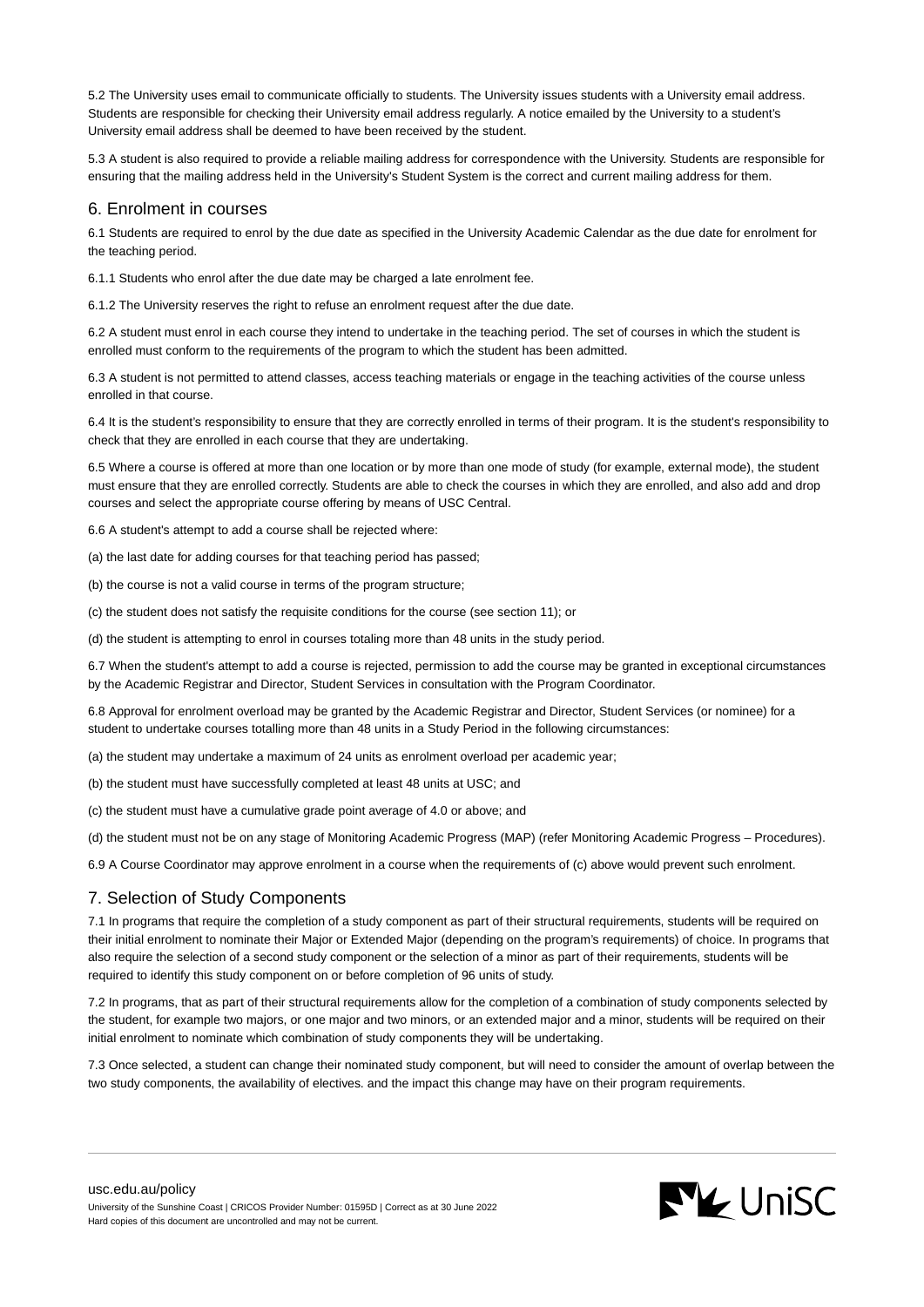# 8. Variation to program requirements

8.1 On the recommendation of the Program Coordinator, the Head of School may approve a variation to the standard requirements for the program for an individual student. A variation to program requirements may only be approved:

(a) in response to exceptional circumstances;

(b) if it maintains the academic integrity of the program;

(c) if it is clear that the graduate outcomes of the program are not compromised;

(d) if the alternative courses are equivalent in terms of unit weighting, level and learning objectives;

(e) after ensuring that any professional accreditation requirements continue to be met; or

(f) provided that all students are treated consistently and equitably.

8.2 Conditions under which a variation to program requirements may be approved are:

(a) to assist a student to complete their program where a course or courses required to complete the degree requirements are no longer offered or are not offered in the study period such that the student can complete their program in a timely manner;

(b) where the program has undergone approved changes and the student requires a transition arrangement to move between the former program structure and the revised program structure;

(c) where the student has been materially disadvantaged by university decisions on the offering of courses or approved changes to a program structure; or

(d) where the student requests permission to take a course or courses for their own career aspirations or interest where such a change does not detract from the graduate outcomes associated with the standard program requirements.

8.3 The extent of the program variation that the Head of School may approve is limited to 12.5 per cent of the total program content (for example, one 12 unit course in eight 12 unit courses) except for programs of 48 unit length where the extent of program variation may be 12 units. A program variation supported by the Head of School that is above these limits requires the approval of the Deputy Vice-Chancellor (Academic).

# 9. Adjustment to a student's enrolment

9.1 On the advice of the relevant Program Coordinator, the Academic Registrar and Director, Student Services may require a student to alter the courses in which they are enrolled, or may change the courses in which the student is enrolled, in the following circumstances:

(a) the student has not complied with program requirements; or

(b) the student has not complied with any conditions of enrolment imposed under the Monitoring Academic Progress – Academic Policy; or

(c) the student has not complied with a provision of these procedures.

## 10. Interruption to Enrolment for Required Medical Leave

10.1 Subject to the provisions of the Anti-Discrimination Act 1991 (Qld), where the Pro-Vice Chancellor (Students) and the Head of School are of the opinion that the state of health of any student gives cause for concern, the Pro Vice-Chancellor (Students) may refer the matter to the Deputy Vice-Chancellor (Academic) who will take such action as is considered necessary to safeguard the welfare and safety of the student, the University, its staff or students, or any other associated parties.

## 11. Attendance type (full-time/part-time)

11.1 A student's attendance type is determined by the total units in which the student is enrolled each study period.

11.2 A full-time student normally enrols in 48 units in the study period. To be full-time, the student must be enrolled in at least 36 units (normally three 12 unit courses) in the study period.

11.3 To be part-time, the student must be enrolled in fewer than 36 units in the study period.

## 12. Course location and enrolments

12.1 A student is admitted to a program offered at a particular location and would normally enrol in courses conducted at that location. A student may be permitted to enrol in a course at a different location provided places are available, subject to approval from Associate Director, Student Business Services.

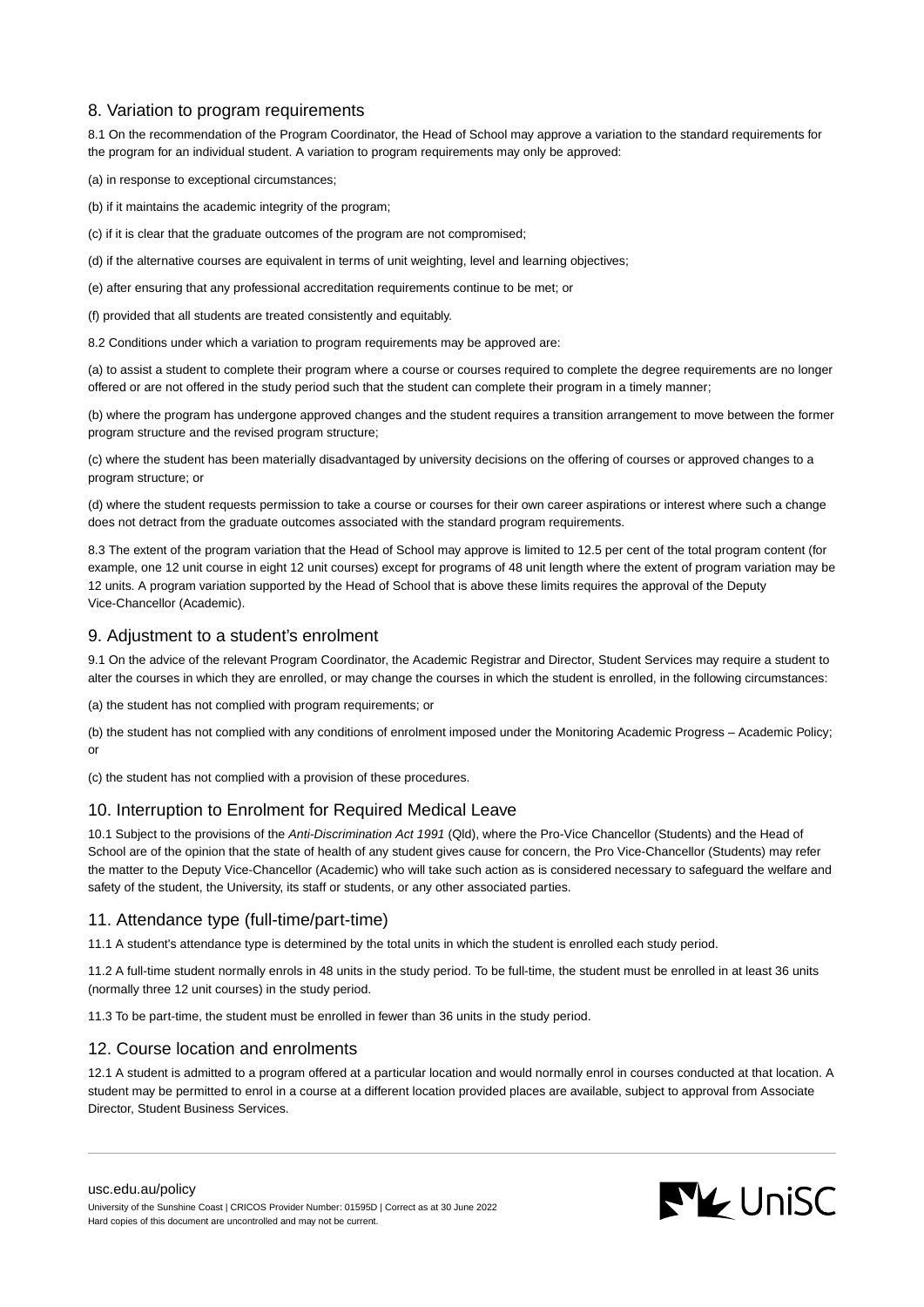## 13. Requisites - prerequisites, corequisites and anti-requisites

13.1 Students are responsible for planning their enrolment such that they satisfy all prerequisite, corequisite and anti-requisite conditions as they proceed through their program.

13.2 A course enrolment may be rejected if requisite conditions are not met.

13.3 In exceptional circumstances, the Course Coordinator may waive a prerequisite or corequisite condition on application from a student.

## 14. Adding and changing courses

14.1 A student may add a course to the set of courses in which they are enrolled up to the last date for adding courses. The last date for adding courses is as set out in the Academic Calendar.

14.2 Changing from one course to another involves dropping a course and adding the replacement course and is subject to the same deadline.

14.3 A student may be given permission by the Course Coordinator to enrol in a course after the last date for adding courses, providing that not more than one week has elapsed from the last date for adding courses and the course coordinator considers that the student has not been disadvantaged by the late enrolment.

14.4 Approval may be given by the Academic Registrar and Director, Student Services or nominee for a student to enrol in a course after the last date for adding courses up to the census date. Approval is only given in exceptional circumstances where the failure to be enrolled in the course was due to circumstances beyond the student's control, where the student has been attending the course on the understanding that they were enrolled and where confirmation has been provided by the Course Coordinator.

14.5 Enrolling in a course after the census date is not permitted.

## 15. Repeating courses successfully completed

15.1 The University permits the repeating of a course that a student has already passed in the following circumstances:

(a) where it is identified that a different research topic or work integrated learning experience will be undertaken, for example – Science Research Projects (SRP); or

(b) when the course is to be included in the calculation for entry to an Honours degree.

15.2 Research topics or work integrated learning experiences - in these cases, the topic undertaken or placement location is recorded on the student's transcript against each enrolment in the course.

15.3 Entry to an Honours Degree - the student is required to demonstrate that their first attempt had been adversely affected by personal, financial or health reasons. The request is made to the student's current Program Coordinator, who will consult with the Academic Registrar and Director, Student Services (or nominee).

15.4 A course repeated for the purposes of improving their result in support of their application for Honours purposes is above degree requirements and must be undertaken on a full-fee paying basis.

15.5 In determining Honours admission, disciplines will ensure that a student who has attempted a course for the first time will have precedence over a repeating student where both students have achieved the same result for the course.

15.6 Where a student repeats a course, the grade for the repeated course will not appear in the students Cumulative or Program Grade Point Average. However, upon request from the student, a Special Grade Point Average can be calculated for the student as per the Grades and Grade Point Average (GPA) – Academic Policy.

## 16. Applications and approval for cross-institutional study

16.1 Cross-institutional study is available under certain conditions to current students of the University who wish to undertake one or more courses of study at another domestic institution towards their University degree.

16.2 Cross-institutional study is normally permitted only in extenuating circumstances. It is not intended that cross institutional study be undertaken routinely or where alternative study options at USC are available. Exceptions may occur where USC has entered into agreements with other universities or university network in relation to cross-institutional study.

16.3 Students seeking to undertake cross institutional study must apply by lodging an application at Student Central at least two weeks prior to the application closing date of the other institution (the host institution). The application must be accompanied by the cross-institutional admission form from the host institution and full details of the courses for which approval is sought. Applications require the approval of the Program Coordinator.

16.4 Approval for cross-institutional study may only be given in the following circumstances:

## [usc.edu.au/policy](https://www.usc.edu.au/policy)

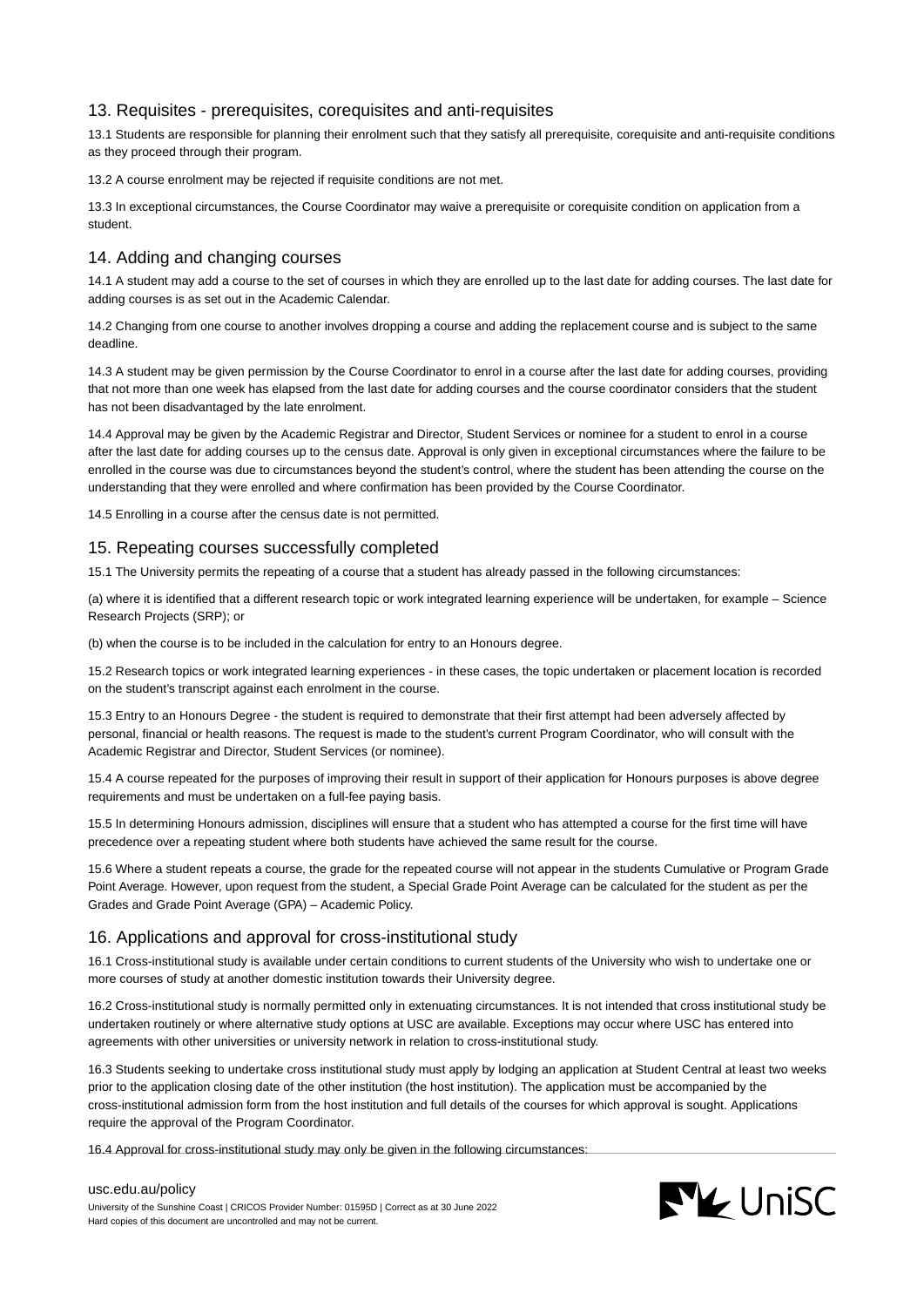(a) where the student has failed a course, which is a prerequisite and is unable to progress at a satisfactory rate in the next teaching period, and there is no suitable course offered within the University to enable the student to repeat the failed course in the next teaching period;

(b) where a student requires 24 units or fewer in order to complete the program requirements, and where one or more courses which would enable the student to satisfy the program requirements is not offered in the next teaching period;

(c) the selected course(s) is in a discipline not offered by the University and will be credited against elective components within the program; or

(d) there are immediate educational or personal reasons, such as relocation, carer responsibilities, medical or employment commitments that prohibit a student from undertaking studies at USC. Such an application would need to be supported by evidence, such as correspondence from an employer or health practitioner, statement of support from Student Wellbeing and/or a Statutory Declaration.

16.5 There is also provision for approval of cross-institutional studies if the selected course(s) are part of:

(a) an approved student exchange scheme; or

(b) a formal cross-institutional agreement between the University and another higher education providers; for example, the Regional Universities Network (RUN).

16.6 Course selected at the other institution must be of equivalent level and unit value to the USC course being substituted.

16.7 Where a student receives approval to undertake cross-institutional study, the student is responsible for applying to the other institution for admission and for providing to the institution the evidence of the University's approval for the cross-institutional study. The other institution is not obligated to admit the student. The host institution will advise the cross-institutional student of the requirements for fees and charges where applicable.

16.8 On completion of each course undertaken by cross-institutional study, the student is responsible for providing an official transcript of results to Student Services and Engagement. On receipt of the official transcript of results, the student's academic record will be updated to grant the student credit for the cross-institutional study.

16.9 The maximum amount of cross-institutional study which may be undertaken for credit towards a University degree is prescribed by the maximum amount of credit transfer specified in the Credit Transfer – Academic Policy and related procedures.

# 17. Changing program

17.1 A student is entitled to undertake only the program for which he/she received an offer of admission. A student who is currently enrolled in a program of the University may apply to change to another program, under certain conditions, as specified in the Admissions – Procedures.

17.2 A student must have completed, or be due to complete, at least one teaching session of study in a USC award program, to be eligible to apply for a change of program. The admission criteria in place for new students will also apply for all students wanting to change program.

17.3 International student visa holders who are considering a program change that impacts on their overall duration of study are advised to discuss their intentions with the Department of Home Affairs to identify potential impacts on their Student visa.

## 18. Transferring study site/location

18.1 A student who is currently enrolled in a program at a specified study site/location can, on the completion of one teaching session, seek to transfer to another study site/location, including to a third party managed campus. To be eligible the applicant must have an admission level calculated via the relevant Admission Schedule that is at least equivalent to the Minimum Selection Threshold for the program at that study site/location in the current admission period.

18.2 Applications to change study site/location require the approval of the Academic Registrar and Director, Student Services, or (nominee) following confirmation that there are places available.

## 19. Census date and effective enrolment date

19.1 Each course has a designated census date and a student who is enrolled in a course on the census date is deemed to be effectively enrolled and is liable for the tuition fee or the student contribution or any other fee or charge which is applicable to the student under the Student Fees and Charges – Governing Policy.

19.2 Census dates are published in the Academic Calendar.

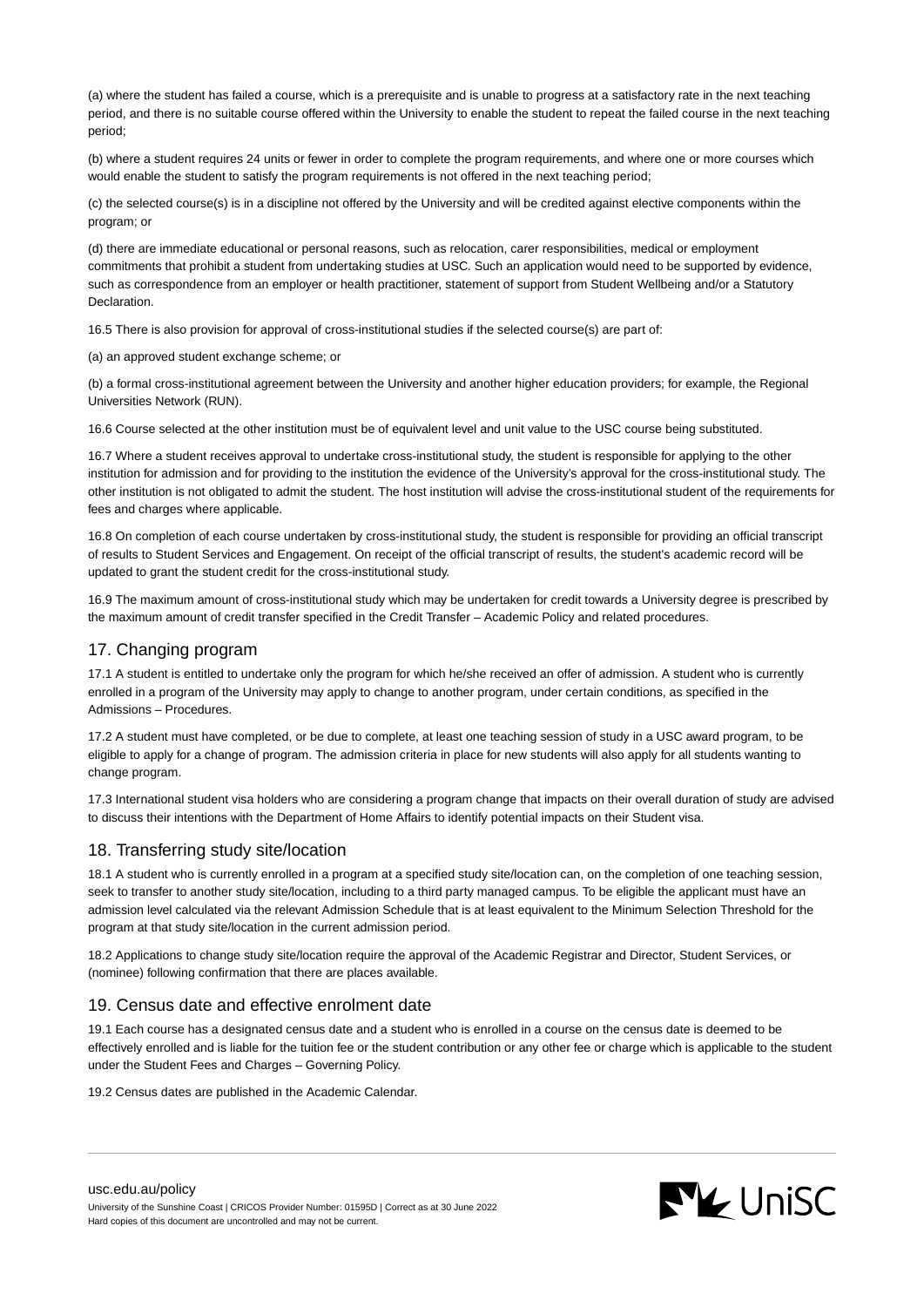# 20. Withdrawal from courses

20.1 A student may withdraw from a course at any time. The effect of such withdrawal on the student's academic record depends on the time within the teaching period that the withdrawal is effected:

(a) up to the census date: the record of the student's enrolment in the course is dropped from their academic record.

(b) after the census date and up to the final date for withdrawal without academic penalty as specified in the Academic Calendar, the course is included on the student's academic record and annotated as Withdraw without Penalty (WN); and

(c) after the final date for withdrawal without academic penalty and up to the last day of teaching as published in the Academic Calendar: the course is included on the student's academic record with a grade of Withdrawn - Fail (WF).

20.2 A student may not withdraw from a course after the last day of the teaching for that course, except upon application and satisfaction of an application for withdrawal due to special circumstances.

20.3 Students who withdraw from a course, where they have failed elements of the course due to academic misconduct or for professional conduct in accordance with the provisions of this or other policies of the University, may have the withdrawal amended to a fail on their student Academic Record.

## 21. Special circumstances accompanying withdrawal from a course

21.1 When a student withdraws from a course due to special circumstances, the student may be approved the following concessions depending on the date of withdrawal:

(a) when the withdrawal is after the census date for Domestic students or the Fee due date for International students, the student may be approved a refund of the student contribution or tuition fee, where applicable; and/or

(b) when the withdrawal is after the final date for withdrawal without academic penalty, the student may be approved withdrawal without academic penalty, that is, no fail grade; and/or

(c) when the withdrawal is after the census date for Domestic students, the course may be exempted from the minimum pass rate requirements calculation for continued access to Commonwealth support as specified in Section 36-13 and section 104-25(1) of the Higher Education Support Act 2003 (Cth), where applicable.

21.2 Consistent with the requirements of the Higher Education Support Act 2003 (Cth) and the Education Services for Overseas Students (ESOS) Act 2000 (Cth), the special circumstances under which concessions to a student may be approved are defined as circumstances that:

(a) are beyond the student's control; and

(b) do not make their full impact on the student until on or after the census date for the course; and

(c) make it impracticable for the student to complete the requirements for the course during the period in which the student undertook or was to undertake the course.

21.3 Special circumstances may include (but are not limited to):

(a) Medical circumstances.

(b) Family/personal circumstances – such as death or severe medical problems within a family.

- (c) Employment related circumstances.
- (d) Course-related circumstances.

21.4 If at the time the student's special circumstances emerged, it was already not practicable for the student to meet the requirements to pass the relevant course, the special circumstances are not considered to have made it impracticable for the student to complete or pass the course. For example, if a student failed a hurdle (must-pass) assessment item before the special circumstances arose, and subsequently was unable to sit an examination due to special circumstances, the special circumstances criteria are not met.

## 22. Process for withdrawal from a course due to special circumstances

22.1. A student requesting Withdrawal from Course Due to Special Circumstancesmust satisfy the following application threshold criteria before their request will be considered:

(a) The student was enrolled in the course after the census date.

(b) The student has not passed the course.

#### [usc.edu.au/policy](https://www.usc.edu.au/policy)

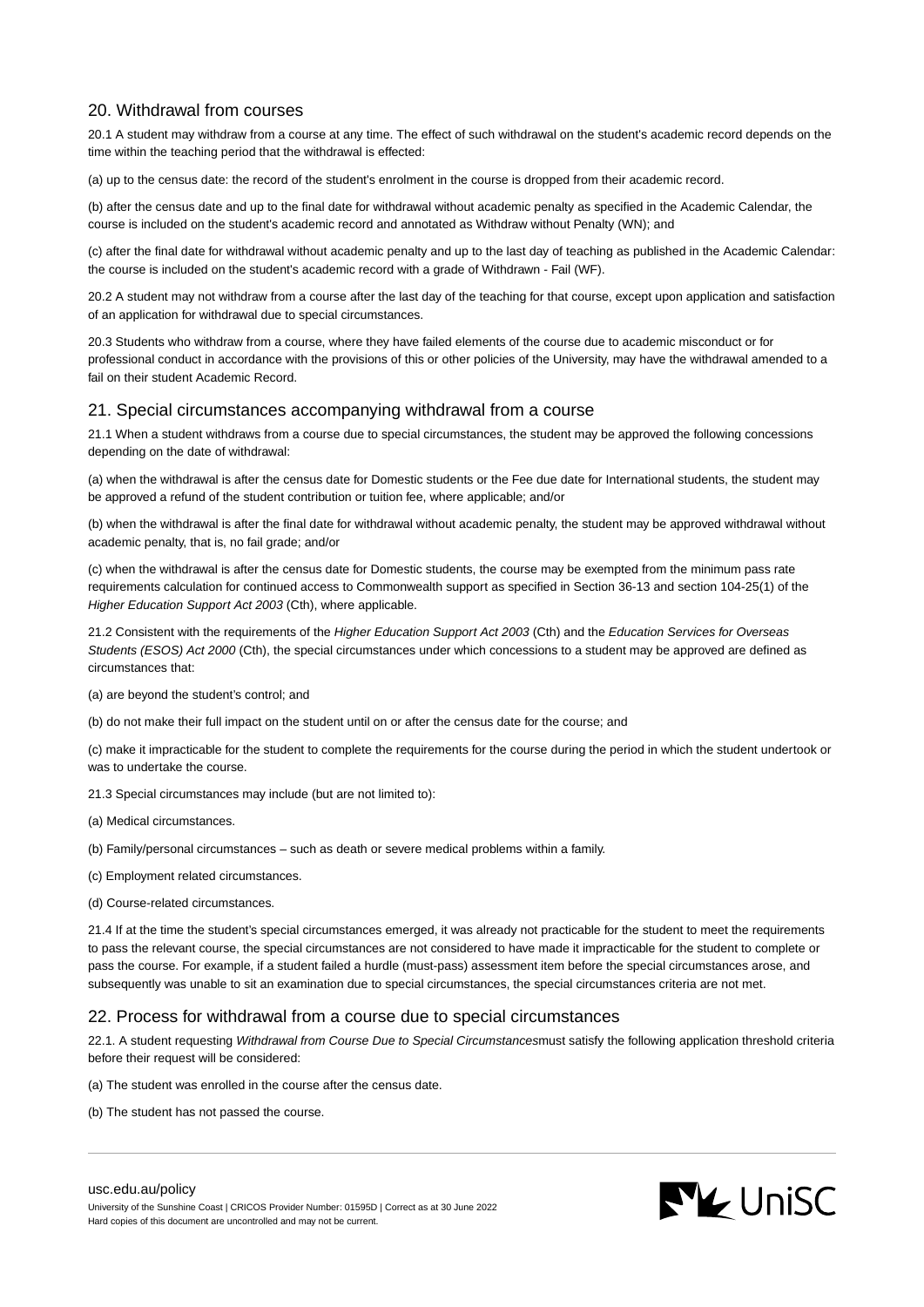(c) The request is submitted within one year of the date the course was dropped or, if the course was not dropped, then within one year of the last day of the teaching period for the course.

22.2. Requests for Withdrawal from Course Due to Special Circumstances must be accompanied by appropriate supporting documentation and be lodged with Student Services and Engagement.

22.3 Requests for Withdrawal from Course Due to Special Circumstances are decided by the Associate Director, Student Business Services who applies the criteria set out for a withdrawal due to special circumstances.

22.3. Students will usually be notified of the outcome within four weeks of lodging the request, provided appropriate documentary evidence accompanies the request. Where the request is refused, the student will be given the reason.

22.4. The Associate Director, Student Business Services may consider requests for withdrawal due to special circumstances which are lodged after the maximum due date specified above, where the student presents a reasonable case demonstrating that it was not possible for them to submit their application within the required timeframe due to circumstances beyond their control. Lack of awareness of the provisions of this policy does not constitute a reasonable case.

22.5. A student whose request for Withdrawal from Course Due to Special Circumstances is refused may request a review of the decision. The review request must be submitted in accordance with the Student Grievances Resolution – Governing Policy and associated procedures. The availability of a complaints and appeals processes does not remove an international student's right to take action under Australia's consumer protection laws.

22.6. The Academic Registrar and Director, Student Services is the designated review officer for the purpose of reviewing decisions made relating to the Higher Education Support Act 2003 (Cth).

22.7. At the discretion of the Academic Registrar and Director, Student Services, where a student makes a second request for withdrawal due to special circumstances on medical grounds, the student may be prevented from subsequent enrolment, unless the student is able to present a medical certificate supporting their fitness for study.

## 23. Discontinuation, withdrawal from program

23.1 A student may discontinue their enrolment in their program at any time. In withdrawing from their program, the student is automatically withdrawn from all courses and is regarded as having discontinued and is no longer enrolled at the University. The provisions of the section relating to Withdrawal of Courses will still apply to the courses in which the student was enrolled.

23.2 A student who has discontinued their enrolment may still be excluded under the provisions of the Monitoring Academic Progress – Academic Policy.

## 24. Leave of Absence

24.1 A student, who has had an enrolment in at least one study period per half calendar year and who wishes to take a break from study, must apply to take a Leave of Absence. Leave of Absence can be approved by the Associate Director, Student Business Services (or delegate), for up to two successive Study Periods (that is 12 months duration), in special circumstances students may apply for an additional period of leave of absence of up to two Study Periods (that is for a maximum of 2 years absence). During a break from study students still remain active in their program.

24.2 International Student visa holders wishing to take any break from their studies will be required to apply for a Suspension of Studies (i.e. a Leave of Absence). A Suspension of Studies can only be approved on the grounds of:

(a) compassionate or compelling circumstances; or

(b) misbehaviour by the students.

24.3 Compassionate or compelling circumstances are generally those beyond the control of the student and which have an impact upon the student's academic progress or wellbeing.

## 25. Absence Without Leave

25.1 A student who is not enrolled for a Study Period (that is, for half a calendar year) and who has not been approved for Leave of Absence will be advised in writing of their 'Absence Without Leave' status. A student who does not then enrol or have approved leave of absence in the following Study Period (that is, another half calendar year making it one complete calendar year of non-enrolment) will have their program enrolment discontinued.

25.2 An international student visa holder who is not enrolled in a compulsory study period, who has not been approved for a suspension of studies, will be notified prior to the end of week two of the relevant semester of their absence without leave status. If the student is not subsequently enrolled by the end of week two of the relevant semester, it will be taken that the student has chosen to withdraw from the University by abandoning their enrolment and the student's program enrolment will be discontinued. The Department of Home Affairs will also be informed of the change via a cancellation of the student's Confirmation of Enrolment.

#### [usc.edu.au/policy](https://www.usc.edu.au/policy)

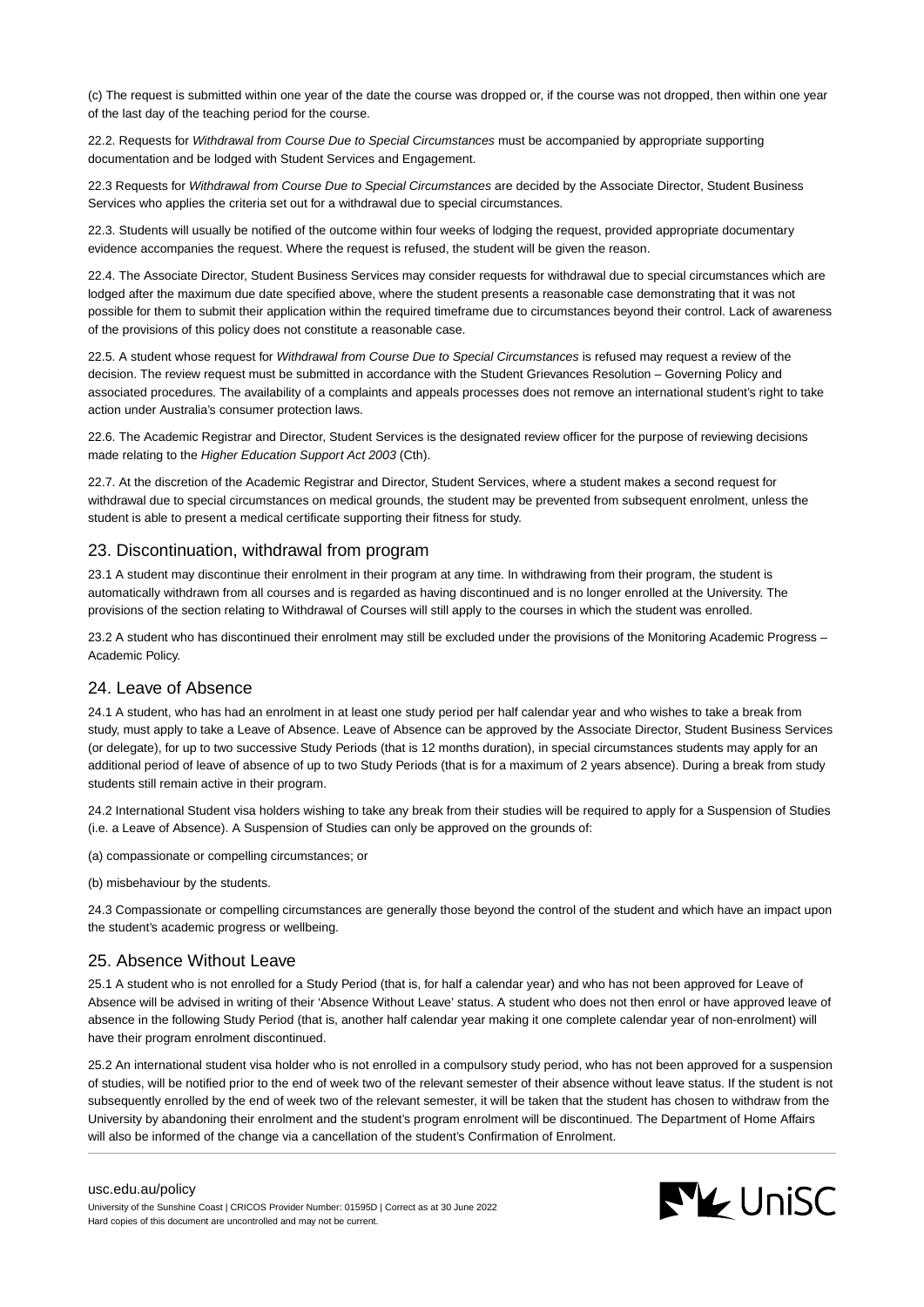# 26. Holding a Valid Visa

26.1 International students must hold a valid visa that provides appropriate study rights for the duration of their intended enrolment at USC. Student visa holders must hold a valid Confirmation of Enrolment (CoE) from USC (unless they are cross institutional students with a valid CoE from another provider).

26.2 Students who cannot demonstrate that they hold a valid visa that provides the relevant study rights and, in the case of student visa holders, a valid CoE, will have their enrolment cancelled. Students will be notified in writing of the cancellation and will have twenty business days in which to seek a review of this decision under the Student Grievance Resolution – Governing Policy and associated procedures.

# 27. Readmission

27.1 A student who has discontinued enrolment in a program must reapply for admission to the University in accordance with the Admissions – Procedures. They may be automatically readmitted to the same program except in the following cases:

(a) the student has been excluded, suspended or expelled from the program;

(b) the student is not able to complete the program within the maximum period for completing the program (refer Section 29); or

(c) the program is no longer offered or is being phased out such that the courses the student needs to take to complete the program requirements are no longer available.

27.2 A student readmitted to a program may, at the discretion of the Program Coordinator, be required to repeat courses which have been completed prior to the interruption of the program, and/or to undertake additional work in order to demonstrate current competencies or to comply with current program requirements.

27.3 A student seeking readmission following exclusion should refer to section 8. of the University's Monitoring Academic Progress and Exclusion – Procedures.

27.4 A student seeking readmission following suspension or expulsion from the University should refer to section 23 of the University's Admissions – Procedures.

## 28. Studies undertaken beyond the requirement to graduate

28.1 A student will not normally be permitted to undertake units in addition to the required number of units for their program of study except in the following circumstance:

28.2 Where a student has successfully completed the required number of units but has not meet the program's structural requirements to graduate, the University will permit the student to undertake a maximum of 24 units of additional studies. The University will require any additional studies to meet program requirements to be undertaken on a full-fee paying basis.

28.3 In exceptional circumstances, a student can make a case to the Academic Registrar and Director, Student Services for any required additional studies to be Commonwealth Grant Scheme (CGS) funded rather than full-fee.

28.4 A student undertaking additional studies is required to meet the timelines imposed for completion of their program as set out under Maximum time for completion of program.

# 29. Maximum time for completion of program

29.1 The maximum period for satisfying the requirements for completion of a program:

| PROGRAM LEVEL                                                                                     | <b>FULL TIME</b><br><b>EQUIVALENT</b><br><b>STUDY</b> | <b>MAXIMUM TIME</b>                                             | <b>MAXIMUM TIME</b>                                            |
|---------------------------------------------------------------------------------------------------|-------------------------------------------------------|-----------------------------------------------------------------|----------------------------------------------------------------|
|                                                                                                   |                                                       | (FOR STUDENTS WHO<br><b>COMMENCED BEFORE 1</b><br>JANUARY 2019) | (FOR STUDENTS WHO<br><b>COMMENCED AFTER 1</b><br>JANUARY 2019) |
| Coursework Masters, comprising two years<br>full-time study or equivalent                         | 2 years                                               | 6 years                                                         | 6 years                                                        |
| Coursework Masters, comprising one and a 1.5 years<br>half years of full-time study or equivalent |                                                       | 5 years                                                         | 5 years                                                        |
| Coursework Masters, comprising one year<br>of full-time study or equivalent                       | 1 year                                                | 4 years                                                         | 4 years                                                        |
| Graduate Diploma                                                                                  | vears                                                 | 4 years                                                         | 4 years                                                        |

#### [usc.edu.au/policy](https://www.usc.edu.au/policy)

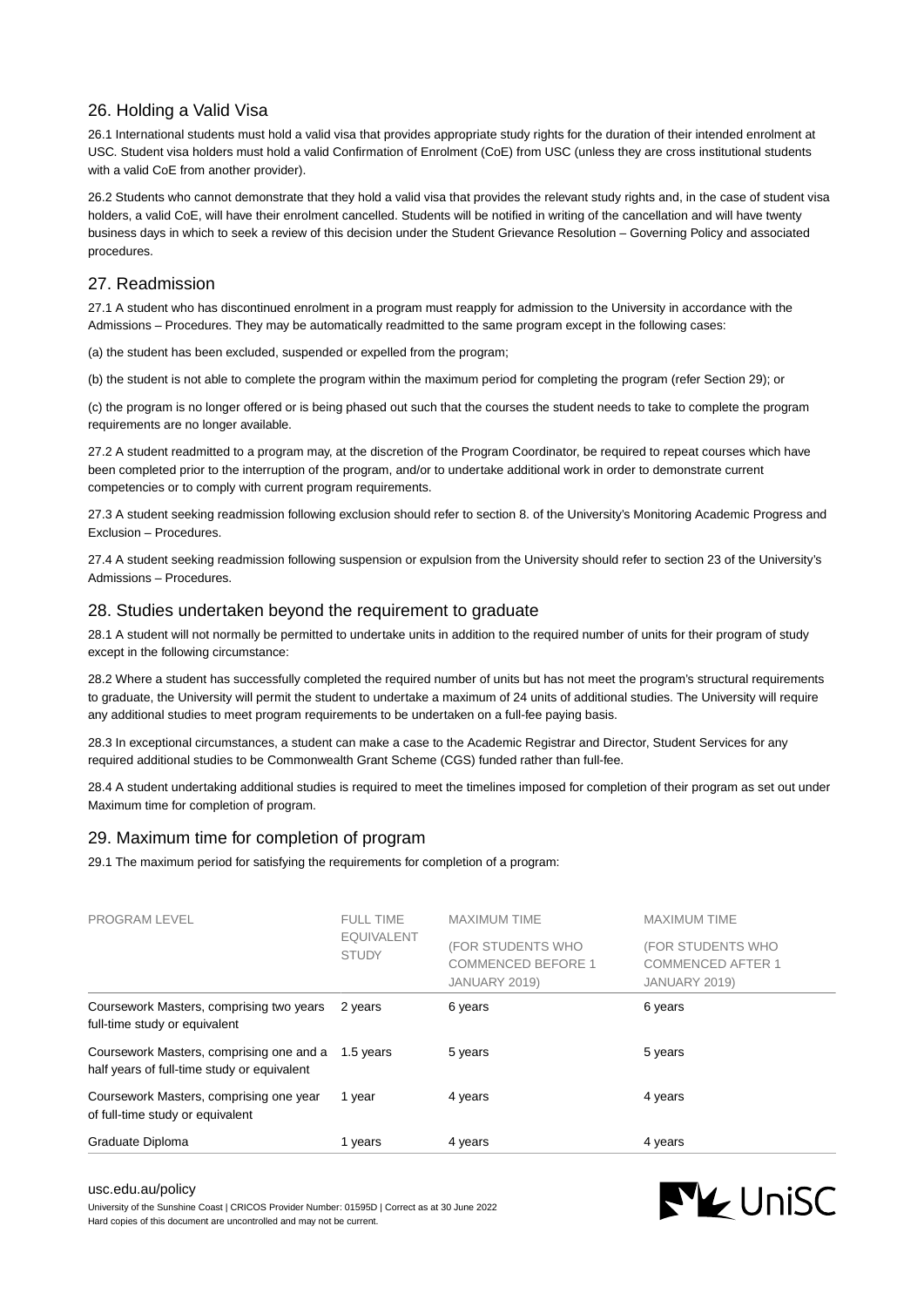| <b>Graduate Certificate</b>       | .5 years | 2 years                                               | 3 years                                               |
|-----------------------------------|----------|-------------------------------------------------------|-------------------------------------------------------|
| Bachelor degree                   | 3 years  | 10 years                                              | 8 years                                               |
| Bachelor degree                   | 4 years  | 10 years                                              | 10 years                                              |
| Bachelor Honours degree           | 4 years  | 10 years                                              | 10 years                                              |
| (Embedded Four Year)              |          |                                                       |                                                       |
| Bachelor Honours degree           | 4 years  | 10 years                                              | 10 years                                              |
| (Embedded Differentiated Pathway) |          | (including 3 years for the<br>Differentiated Pathway) | (including 3 years for the<br>Differentiated Pathway) |
| Bachelor Honours degree (End-on)  | 1 year   | 3 years                                               | 3 years                                               |
| Associate degree                  | 2 years  | 7 years                                               | 6 years                                               |
| Diploma                           | 1 year   | 4 years                                               | 4 years                                               |

#### 29.2 Measurement of time limits

29.2.1 Time limits are measured in calendar years from the first day of the first teaching period in which the student was enrolled in the program. The maximum time limit for completion is not extended by any periods of approved leave of absence, absence without leave, exclusion, suspension, expulsion or any other periods of interruption.

29.3 Students re-admitted to a program after non-approved periods of leave will also have this time included in the calculation of time limits.

29.4 Credit transfer reduces the maximum time limit for completion by the equivalent proportion of the degree credited. For example, a student admitted to a three years degree with 96 units (one year) of credit, the maximum time to complete the program is reduced to seven years.

## 30. Extension of maximum time for completion

30.1 On application from the student, the Program Coordinator may grant an extension of up to one year (12 months) to the maximum period for completion of a program where the Program Coordinator is satisfied that exceptional circumstances affected the student's progress in the program and that the student has a reasonable expectation of completing the program.

30.2 In order to ensure that the student's knowledge and skills are up to date and comparable to other graduates, the Program Coordinator may revoke credit for courses and require the student to repeat courses or substitute courses.

30.3 When approving an extension, the Program Coordinator must specify the study program the student is required to complete and the period of extension.

# 31. Conferral of Awards

31.1 Awards are conferred by Academic Board under delegated authority from Council.

31.2 The Academic Registrar and Director, Student Services (or delegate) recommends to the Chairperson of Academic Board those students who have completed the requirements of their program and who are eligible to have their award conferred.

31.3 The Chairperson of the Academic Board will provide a report to Council, annually, on all awards conferred.

31.4 The date of conferral is normally the date of the next graduation ceremony unless a graduand can provide documentary evidence that early conferral is required. The date of early conferral will be the date of confirmation by the Academic Board.

31.5 In those circumstances where the conferral of an award is required for a student to be admitted to a professional body, the University will provide the professional body with a list of those students eligible for conferral as soon as possible after their eligibility to graduate has been confirmed by the Head of School.

31.6 Students who have outstanding fees or payments due to the University may not have their award conferred until such time as the outstanding debts are discharged.

## 32. Posthumous and aegrotat awards

32.1 On the recommendation of the Head of School, or the Dean, Graduate Research, the University may, under certain circumstances, confer a posthumous or aegrotat award.

#### [usc.edu.au/policy](https://www.usc.edu.au/policy)

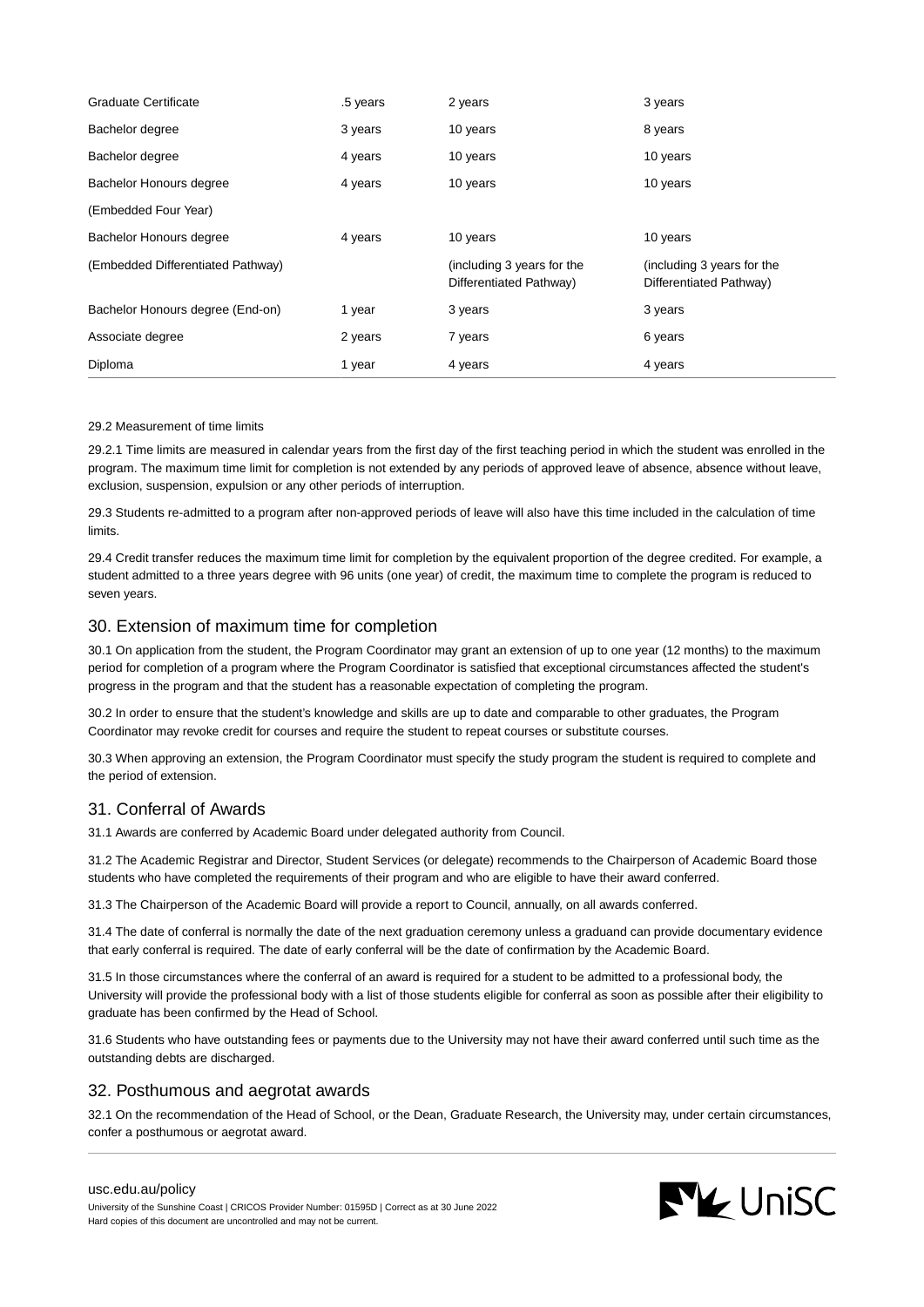32.2 A posthumous or aegrotat award may be awarded under the following conditions:

(a) the student has died or suffered an incapacitating illness or injury that will prevent further study; and

(b) the student was enrolled in the program at the time of illness, injury or death; and

(c) the student has not more than one year of full-time study or equivalent to complete to satisfy the requirements for graduation; and

(d) the Head of School is of the opinion that the student was likely to have successfully completed the requirements for graduation.

32.3 Where the student was undertaking a higher degree by research at the time of illness, injury or death, the Dean Graduate Research may recommend the award of a posthumous or aegrotat degree where the student had completed sufficient research work to warrant the award. The process in reaching such a recommendation involves two stages. Firstly, the evidence is reviewed by an assessor who is not the supervisor or associate supervisor. Where the assessor is of the view that there is sufficient tangible evidence to support an examination process, the case is progressed to the second stage, which involves the Principal Supervisor presenting the student's work for assessment by a normal examination process, together with supplementary supporting information where appropriate.

32.4 The name of a student awarded a posthumous award will appear in the graduation booklet unless requested otherwise by the next of kin.

#### 33. Testamurs

33.1 A testamur is a legal document issued under the seal of the University. It is issued in original form once only for each specific award to the student.

33.2 Students who are eligible to graduate will receive their testamurs at the next graduation ceremony. However, in some circumstances a graduand, or group of graduands, may apply to receive their testamurs prior to the graduation ceremony.

33.3 A testamur will only be made available prior to the graduation ceremony at which it would normally be presented, where the graduand provides documentary evidence that the testamur is required for employment, work visa, admission to further study, or other reasons deemed appropriate by the Academic Registrar and Director, Student Services, and where documentation that the graduand has completed all program requirements is not sufficient for such purposes.

33.5 A replacement testamur will be issued on application by a graduate for a fee determined by the Academic Registrar and Director, Student Services.

#### 34. Graduation ceremonies

34.1 Students will normally have their testamur presented at the first scheduled graduation ceremony following the completion of their award.

34.2 Graduands who do not attend the graduation ceremony will be sent their testamurs within ten days of the ceremony.

34.3 In exceptional circumstances a student may apply to the Academic Registrar and Director, Student Services to defer the presentation of their testamur to the next scheduled ceremony. The next scheduled ceremony will then become the conferral date of that student's award. Deferral cannot be requested beyond the next scheduled graduation ceremony.

#### 35. Intermediate Awards

35.1 Where a student in a Bachelor or Master's level program has met the course requirements for a lower AQF level award, they may be eligible for an Intermediate Award qualification.

35.2 A student who wishes to obtain an Intermediate Award must apply for same via the application process prescribed by Student Services and Engagement and available on the University website.

35.4 The Academic Registrar and Director, Student Services (or nominee) will undertake an assessment to ensure that:

(a) the student has met the criteria for the Intermediate Award qualification, including the amount and nature of the studies completed; and

(b) the student has had an active enrolment at the University in the preceding 12 months.

35.5 Should the student be deemed eligible for an Intermediate Award Student Service and Engagement will notify them of the University's intent to award the qualification and will complete the process for the awarding of the qualification.

35.6 The student will be advised that the Intermediate Award will be superseded once they complete the higher-level award in which they are enrolled.

35.7 A student has the option to reject the offer of the qualification if it is done in writing within ten (10) business days of receipt of the notification.

#### [usc.edu.au/policy](https://www.usc.edu.au/policy)

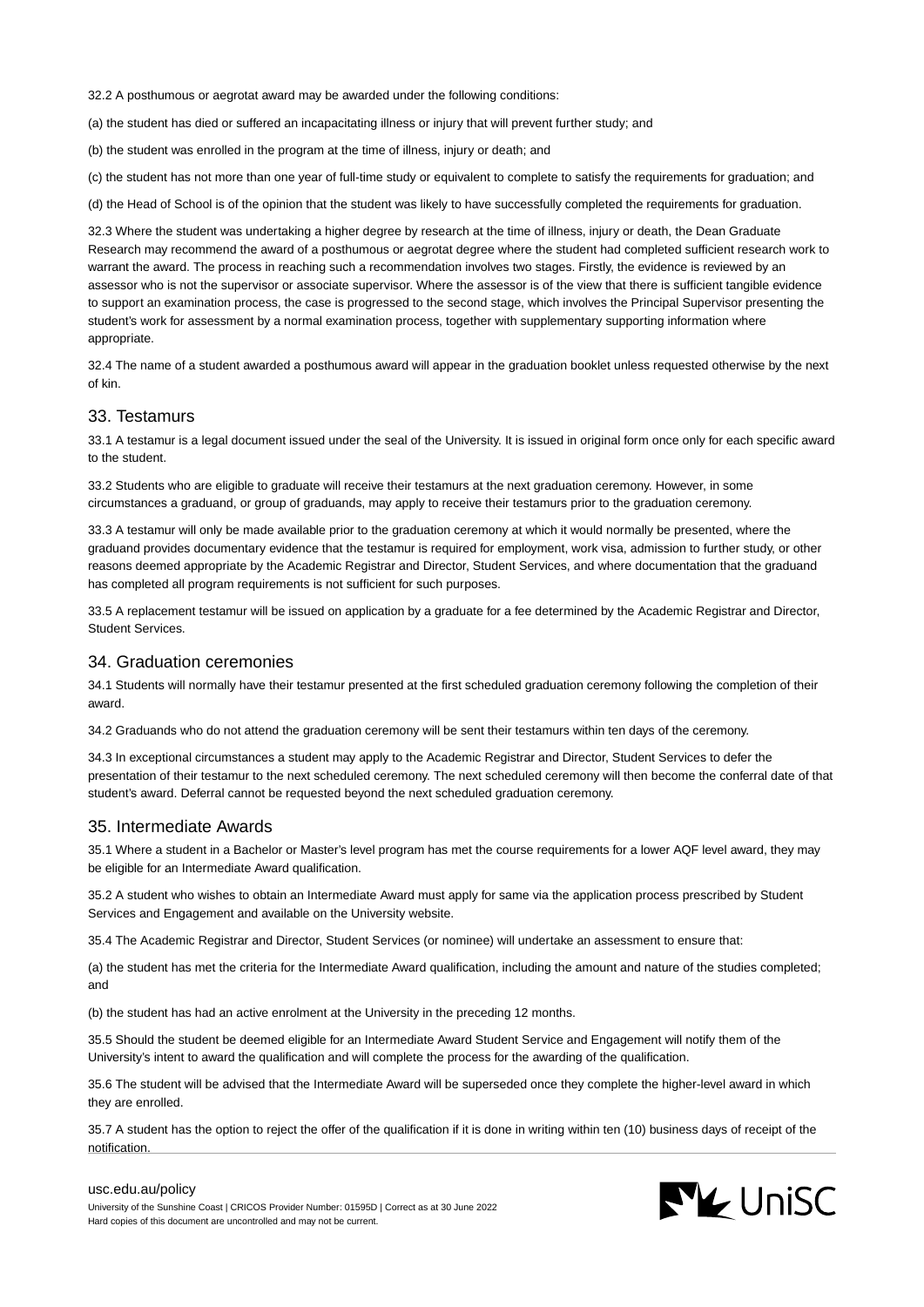# 36. Exit qualifications

36.1 Where a student is unable to meet the completion requirements for the program in which they are, or have been, enrolled, they may be eligible for an exit qualification.

36.2 An exit qualification is normally of a lesser total unit value or AQF level than the qualification in which the student was originally enrolled.

36.3 Application for an exit qualification

An application to exit with a University qualification can be initiated in one of two ways:

(a) the student applies to change their program and graduate; or

(b) the University recommends that the student can be conferred with a qualification, and notifies the student of the availability of this option. The University can make such a recommendation on a number of grounds including:

(i) students whose enrolment will be discontinued due to continued absence without leave status will offered an exit qualification where eligible; or

(ii) where a student appears unlikely to be able to satisfactorily progress to complete the requirements of their current program of enrolment.

36.4 The Academic Registrar and Director, Student Services (or nominee) will undertake an assessment to ensure that:

(a) the student has met the criteria for the new qualification, including the amount and nature of the studies completed; and

(b) the student has had an active enrolment at the University in the preceding 12 months.

36.5 Should the student be deemed eligible for an award Student Service and Engagement will notify them of the University's intent to award the qualification and will complete the process for the awarding of the exit qualification.

36.6 A student has the option to reject the offer of the qualification if it is done in writing within ten (10) business days of receipt of the notification.

## 37. Rescission of awards

37.1 In exceptional circumstances the University may rescind an award that has been conferred.

37.2 The circumstances include, but are not limited to, situations in which:

(a) an administrative error has resulted in the conferral of an award for which the student was not eligible; or

(b) the student is in breach of a policy of the University where rescission of an award is a valid penalty for such a breach.

37.2 The decision to rescind the conferral of an award is made by Council on the recommendation of the Chairperson of Academic Board.

# 38. Mechanisms for a review of decision

38.1 A student who is dissatisfied with a decision made on their case under the provisions of these procedures request a review consistent with the Student Grievance Resolution – Governing Policy and associated Procedures.

# 39. Records management and reporting

39.1 The University will maintain official records of all testamurs issued. All records must be captured in an approved records management system, in accordance with the Information Management Framework – Governing Policy and Information and Records Management – Procedures, as necessary to maintain accurate and up-to-date records of enrolments, progression, completions and award of qualifications for all students.

39.2 The student information system must enable accurate statutory reporting to government to encourage transparency of admissions and to demonstrate compliance with the Higher Education Support Act 2003 (Cth).

END